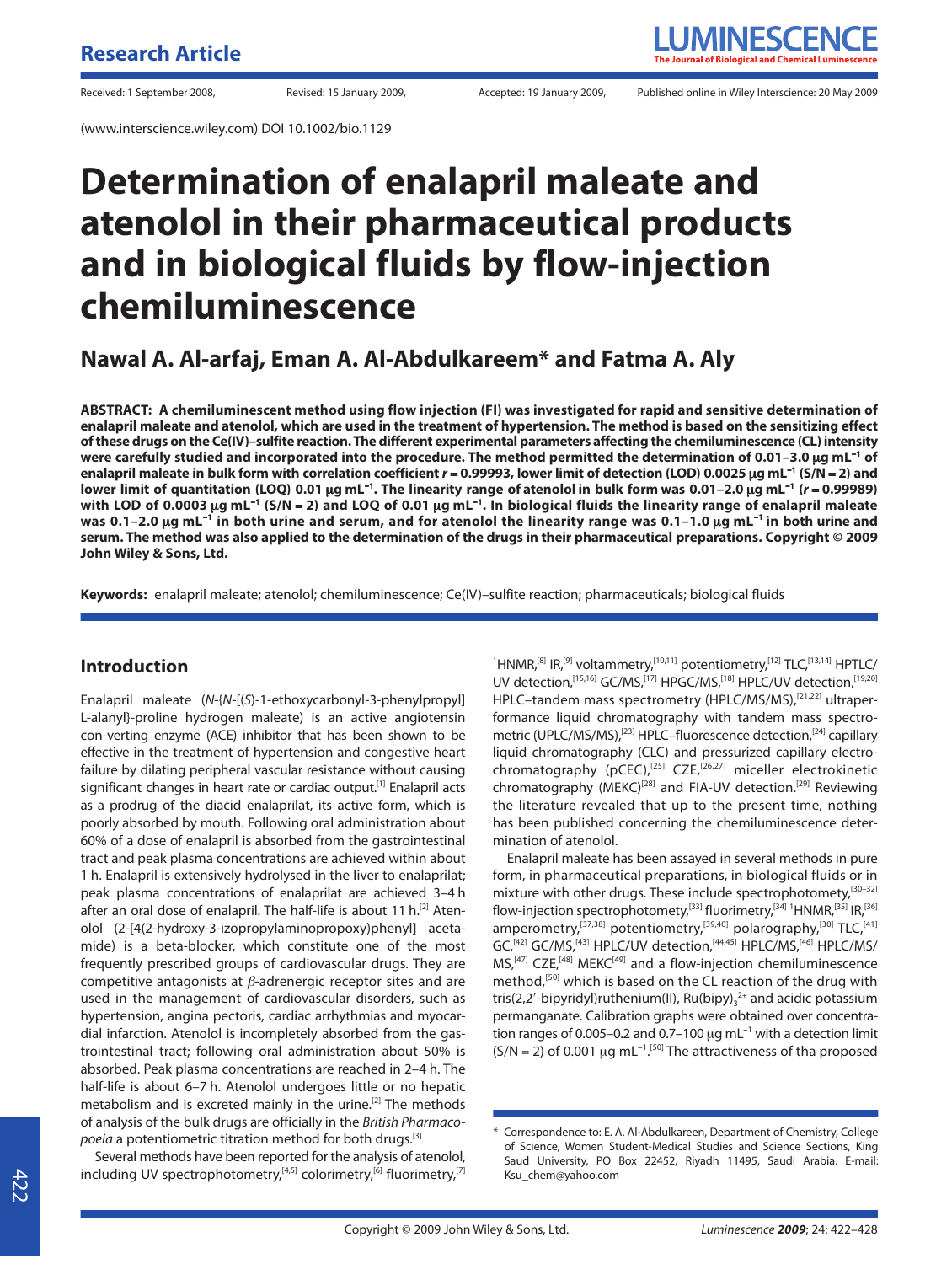

Figure 1. FI manifold for the chemiluminescence determination of the studied drugs: P, peristaltic pump; S, sample port; T, Perspex T-piece; PMT, photomultiplier tube; R, recorder; W, waste.

analytical procedure applying chemiluminescence (CL) coupled with flow-injection analysis (FIA) is not only the simplicity and sensitivity of detection but also that the reagents used here are cheaper than those reported previously.

The oxidation of sulfite by Ce(IV) in sulfuric acid medium is a well-known chemiluminescence reaction.<sup>[51-53]</sup> The emission has been attributed to the formation of excited sulfur dioxide molecules which radiate during de-excitation.<sup>[54]</sup>

The aim of the present work is to develop a sensitive and accurate flow injection CL method for the determination of enalapril maleate and atenolol in pharmaceutical preparations and biological fluids.

### **Experimental**

#### **Apparatus and flow system**

The flow system used for the determination of enalapril maleate and atenolol with CL detection is shown schematically in Fig. 1. A 3MP4 peristaltic pump (Gilson Minipuls) with two channels and variable speed was used to drive the carrier and the reagent streams through the flow system. Each stream was pumped at a constant total flow rate of 3.2 mL min<sup>−</sup>1 using PTFE tubing (0.06 mm i.d.). Enalapril maleate and atenolol solutions were injected through the sample injection valve which allows mixing of the sample with the sulfite solution and then combination with Ce(IV) solution just before the detector. The emitted light was measured by a photomultiplier tube (Thorn EMI, 9789QB) which was operated at 1200 V. The signal was recorded by a (Chessell Ltd) recorder. Peak heights were measured.

#### **Reagents and materials**

A stock standard solution of enalapril maleate and atenolol (Pharco Pharmaceuticals, Alexandria, Egypt), 1.0 mg mL<sup>-1</sup> were dissolved in distilled water. Working standard solutions of the studied drugs were prepared immediately before use. The reagents used were: aqueous sodium sulfite (BDH Ltd, UK), 1 × 10<sup>-3</sup> M; cerium sulfate solution (Fluka, Switzerland), 5 × 10<sup>-4</sup> M; sulfuric acid solution (BDH Ltd, UK), 0.1 and  $1 \times 10^{-3}$  M; sodium hydroxid solution (Fluka, Switzerland), 0.1 and 2.0 M; hydrochloric acid solution (BDH Ltd, UK), 0.1 M. The solvents used were dichloromethane, chloroform and 2-propanol, all from Fluka, Switzerland. Tablets containing enalapril maleate or atenolol were purchased from commercial sources. Serum samples were supplied by United Diagnostics Industry K.S.A. and urine samples were obtained from healthy volunteers.

#### **Procedures**

**General procedure.** Working solutions of studied drugs in the range of 0.01-3.0 μg mL<sup>-1</sup> of enalapril maleate, 0.01-2.0 of atenolol (Table 1) were prepared from stock solutions. A 200 μL aliquot of enalapril maleate and 150 μL of atenolol were injected

| Table 1. Data element required for assay validation of studied drugs  |                            |                            |  |  |  |  |
|-----------------------------------------------------------------------|----------------------------|----------------------------|--|--|--|--|
| Analytical Performance characteristics                                | Value                      |                            |  |  |  |  |
|                                                                       | atenolol                   | Enalapril maleate          |  |  |  |  |
| Linear calibration range ( $\mu$ g mL <sup>-1</sup> )                 | $0.01 - 2.0$               | $0.01 - 3.0$               |  |  |  |  |
| Regrassion equation                                                   | $l = 0.81 + 14.12 C$       | $I = 2.51 + 17.55 C$       |  |  |  |  |
| $l^a = a + bC$                                                        |                            |                            |  |  |  |  |
| Correlation coefficient (r)                                           | $0.99989^{b}$              | 0.99993 <sup>b</sup>       |  |  |  |  |
| $\delta_{\rm a}$ : standard deviation of intercept                    | 0.013                      | 0.016                      |  |  |  |  |
| $\delta_{\rm b}$ : standard deviation of slope                        | 0.087                      | 0.024                      |  |  |  |  |
| $LODc (uq mL-1)$                                                      | 0.0003                     | 0.0025                     |  |  |  |  |
| $LOQ ( \mu q \, mL^{-1})$                                             | 0.01                       | 0.01                       |  |  |  |  |
| $RSD \% (n = 15)$                                                     | 0.76                       | 0.68                       |  |  |  |  |
| Accuracy (mean $\pm$ SD)                                              | $100.1 \pm 0.87$           | $99.8 \pm 0.68$            |  |  |  |  |
| Student's t-value                                                     | $0.49(2.447)^d$            | $1.16(2.447)$ <sup>d</sup> |  |  |  |  |
| Variance F-ratio                                                      | 2.78 $(6.94)$ <sup>e</sup> | 1.25 $(6.94)$ <sup>e</sup> |  |  |  |  |
| <sup>a</sup> Intensity (mV).                                          |                            |                            |  |  |  |  |
| <sup>b</sup> Eleven data points.                                      |                            |                            |  |  |  |  |
| $\mathrm{S/N} = 2.$                                                   |                            |                            |  |  |  |  |
| <sup>d</sup> Tabulated <i>t</i> -value at confidence levels 95% (57). |                            |                            |  |  |  |  |
| <sup>e</sup> Tabulated F-value at confidence levels 95% (57).         |                            |                            |  |  |  |  |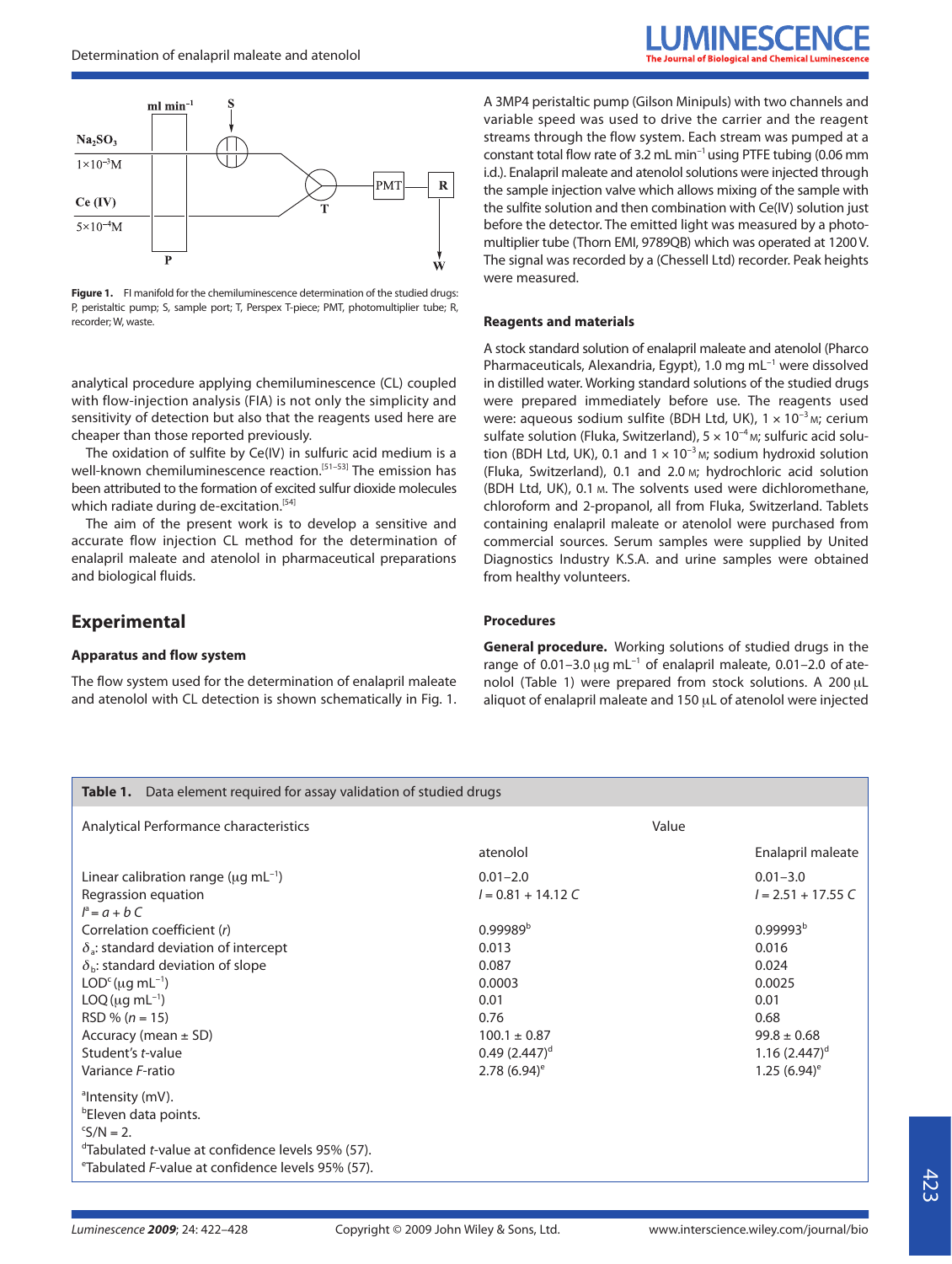into a stream of  $1 \times 10^{-3}$  M sodium sulfite solution which was then combined with a stream of  $5 \times 10^{-4}$  M Ce(IV) solution and the resulting peak heights were measured. Calibration graphs were prepared by plotting the peak heights against the drug concentration.

**Procedure for tablets.** An accurately weighed amount of ten powdered tablets equivalent to 10.0 mg of each drug, was transferred into a 50 mL volumetric flask. Distilled water was added and completed to the mark. The contents of the flasks were sonicated for 1 h, filtered and then analyzed as described above under general procedure.

**Procedure for spiked biological fluids of enalapril maleate.** An aliquot of standard aqueous solution of enalapril maleate containing 100 μg was added to 1 mL of serum or urine sample in a centrifuge tube and shaken well for 3 min. 1 mL of an aqueous solution of 0.1 M NaOH was added, shaken for 1 minute and then 5 mL of dichloromethane was added. The mixture was vortex mixed at high speed for 5 min, and then centrifuged at 3000 rpm for 10 min. The resulting supernatant was transferred into a small conical flask. The extraction was repeated two times with 5 mL of dichloromethane. The combined extracts were evaporated to dryness at room temperature and the residue was dissolved in 1 mL of 0.1 M HCl. The solution was transferred into a 10 mL volumetric flask and completed to volume with distilled water, then analyzed according to the general procedure.

**Procedure for spiked biological fluids of atenolol.** An aliquot of 1 mL of serum or urine sample was spiked with aliquot of standard aqueous solution of atenolol containing 100 μg and alkalinized with 0.1 mL of 2.0 M NaOH, shaken for 1 min and then 5 mL of chloroform/2-propanol mixture (4:1, v/v) were added. The mixture was vortex-mixed at high speed for 20 min, and then centrifuged at 3000 rpm for 10 min. The extraction was repeated twice with 5 mL of the same mixture. The organic layers were collected and transferred to another flask. The solvent was evaporated to dryness at room temperature and the residue was dissolved in 1 mL of 0.1 M HCl. The solution was transferred into a 10 mL volumetric flask and completed to volume with distilled water, then analyzed according to the general procedure.

# **Results and discussion**

The sensitizing effect of enalapril maleate and atenolol on the chemiluminescent reaction of the oxidation of sodium sulfite was studied using different oxidants. A very weak CL signal was obtained with potassium permanganate. Other oxidants, such as potassium dichromate and potassium bromate gave medium CL signals. Maximum CL intensity was obtained when cerric ammonium sulfate dihydrate was used as an oxidant in an acidic medium.

A weak CL signal (recorded as a baseline) appeared when both reagents were mixed and flowed in the FIA system. This signal notably increased when a solution of each of the studied drugs was injected, as a peak which height increased proportionally with the drug concentration. The maximum for each drug CL signal was obtained when the sample was injected into a stream of  $1 \times 10^{-3}$  M sodium sulfite and then mixed with  $5 \times 10^{-4}$  M Ce(IV) prior to the detector. The

different experimental parameters affecting the CL intensity were studied.

**Configuration designs.** The flow injection configuration used for the determination of the studied drugs was so designed to provide different reaction conditions for magnifying the CL signal generated by their sensitizing effect on the oxidation of sodium sulfite by Ce(IV). CL signal was obtained only when the sample was injected into a stream of  $1 \times 10^{-3}$  M sodium sulfite and then mixed with  $5 \times 10^{-4}$  M Ce(IV) prior to the detector. When Ce(IV) and sodium sulfite are continuously mixed and introduced into the flow cell, weak CL radiation was emitted from this reaction. Then when the drug solution is injected into the sodium sulfite stream, the intensity is enhanced in proportional to its concentration. A schematic diagram of the manifold is shown in Fig. 1.

#### **Optimization of experimental variables**

The optimization of chemical variables included reagents concentrations and some physical variables, including the flow rate and the sample volume, was performd using the univariate optimization procedure by changing one variable in every turn and keeping the other at their optimum values.

**Effect of sulfuric acid concentration as a solvent for cerium(IV).** C e(IV) becomes stable when dissolved in sulfuric acid solution, so the effect of sulfuric acid concentration on CL intensity was studied in the range  $1 \times 10^{-2}$  to 0.1 m. The CL intensity was highest for both the studied drugs at  $1 \times 10^{-3}$  M sulfuric acid, thus,  $1 \times 10^{-3}$  M  $H<sub>2</sub>SO<sub>4</sub>$  was used in the preparation of Ce(IV) solution.

**Effect of cerium(IV) concentration.** The CL intensity depends on Ce(IV) concentration, so a study was carried out in the range  $1 \times$  $10^{-5}$  to  $1 \times 10^{-2}$ M Ce(IV). The maximum CL signal for each drug was obtained with  $5 \times 10^{-4}$  M Ce(IV) which was used for further investigation.

**Effect of sodium sulfite concentration.** The effect of sodium sulfite concentration on the CL intensity was studied in the range of  $1 \times 10^{-5}$  up to  $1 \times 10^{-2}$  M. The optimum sulfite concentration for both drugs was 1 × 10<sup>−</sup>3 **M** after which the intensity started to decrease.

**Effect of total flow rate.** This parameter had a critical influence to the CL intensity since optimum flow rate allows the reaction to proceed for a suitable time, before the reagents enter the cell. The solutions of oxidant and sulfite were introduced into the manifold at equal flow rates. The optimum intensity was obtained on using total flow rate of 3.2 mL min<sup>−</sup>1 for both drugs.

**Effect of sample volume.** The injected sample volume was varied from 10 to 700 μL by changing the length of the sample loop connected to the injection valve. It was found that the peak height increased with increasing sample volume up to 150 μL of enalapril maleate or 200 μL of atenolol.

**Effect of coil length from T to PMT.** The effect of coil length from T to PMT was studied in the range 10–250 cm. The maximum CL signal was obtained on using 50 cm, which was the suitable coil length for this studty.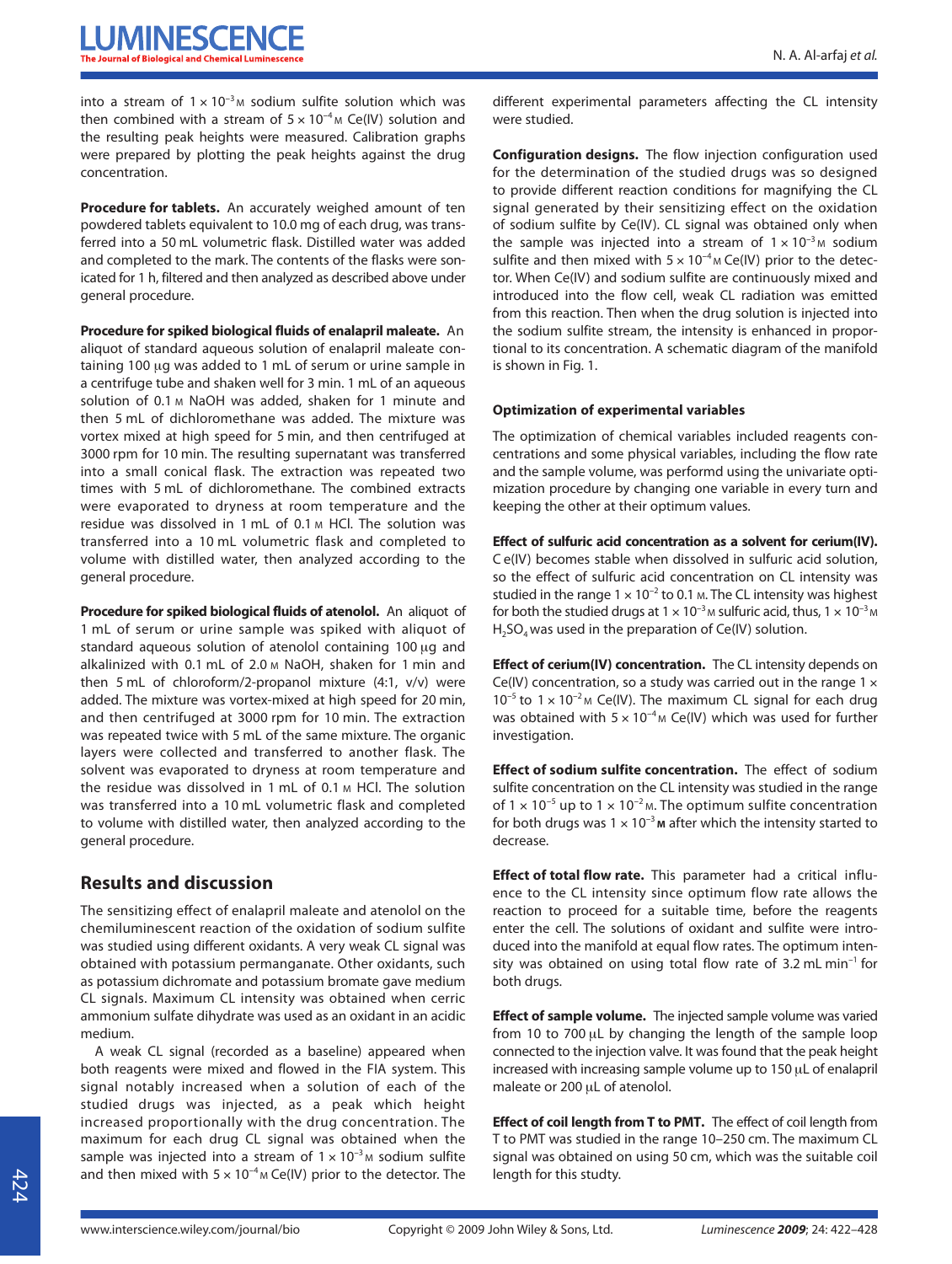**Effect of some sensitizers and surfactants.** The effect of some organized systems which work as sensitizers or surfactants for many reactions, including neutral surfactants (Triton X-100), cationic surfactants (cetyltrimethylammonium bromide and cetylpyridinium chloride) and anionic surfactants (sodium dodecyl sulfate), fluorophores as rhodamin 6G, rhodamin B and fluoroescein, was investigated. The CL signals of both studied drugs disappeared or decreased. Therefore this cannot be considered as a valuable parameter in the quantitative measurements.

#### **CL mechanism**

The CL mechanism can be explained depending on the fact that the studied drugs are fluorogenic compounds in aqueous solutions; therefore the possible CL mechanism by analogy is:

 $HSO_3^- + Ce^{4+} \rightarrow HSO_3^+ + Ce^{3+}$ 

 $2HSO<sub>3</sub> \rightarrow S<sub>2</sub>O<sub>6</sub><sup>2-</sup> + 2H<sup>+</sup>$ 

 $S_2O_6^{2-} \rightarrow SO_4^{2-} + SO_2^*$ 

 $SO_2^*$  + (enalapril or atenolol)  $\rightarrow$  (enalapril or atenolol)\* + SO<sub>2</sub>

(enalapril or atenolol) $* \rightarrow$  (enalapril or atenolol) + Light

Sulfite ion acts as the reductant and the energy from the chemical reaction is released as chemiexcitation of sulfur dioxide, which emits radiation at wavelenghths > 300 nm. Enalapril maleate or atenolol increases the weak radiation emitted during the CL oxidation of sulfite by Ce(IV) in sulfuric acid medium, so these drugs act as sensitizers.

#### **Determination of the studied drugs**

Under the described experimental conditions, a series of standard solutions of the studied drugs were pumped, each as three replicates, to test the linearity of the calibration graph. A plot of the CL intensity vs concentration of each of the studied drugs was found to be linear over the range 0.01–3.0  $\mu$ g mL<sup>-1</sup> of enalapril maleate with an LOD of 0.0025  $\mu$ g mL<sup>-1</sup> (S/N = 2), and over the ranges of 0.01–2.0 of atenolol with an LOD of 0.0003  $\mu$ g mL<sup>-1</sup> (S/ N = 2). The LOQ for both drugs was 0.01 μg mL<sup>-1</sup>. Linear regression analyses of the results are shown in Table 1.

#### **Application of the method**

**Analysis of pharmaceutical preparations.** In order to evaluate the analytical usefulness of the proposed chemiluminescent method, the studied drugs were determined in their pharmaceutical preparations. The results in Table 2 are in accordance with those obtained by the official method.<sup>[3]</sup> Statistical analysis of the results using Student's t-test and the variance ratio F-test showed no significant difference between the two methods as regards accuracy and precision, as illustrated in Table 2.

**Analysis of spiked biological fluids.** The high sensitivity attained by the proposed method allows the determination of the studied drugs in biological fluids. The extraction procedure for biological fluids was performed using dichloromethane,

which was chosen as the best extraction solvent for enalapril maleate,<sup>[50]</sup> and chloroform/2-propanol mixture  $(4:1, v/v)$  as the suitable extraction solvent for atenolol.<sup>[55]</sup> Table 3 shows the performance data and the results of determination of the studied drugs in urine and serum.

#### **Validity of the proposed method**

**Linearity.** The proposed method was tested for linearity. The regression plot showed a linear dependence of CL intensity on enalapril maleate and atenolol concentrations. The relation between CL intensity and the studied drugs concentrations was calculated by the least-square method, and the results obtained are given in Table 1 which summarizes the data obtained in the validation of the method. The calibration range, LOD,  $S/N = 2$ (the limit of detection was calculated according to the typically acceptable signal-to-noise ratios  $2:1$ <sup>[56]</sup> and LOQ as well as the slope and intercept were also clarified. Validation of the method was done by statistical analysis of the regression line regarding  $\delta_a$  and  $\delta_b$ .

**Precision and accuracy of the method.** The intra-day data was evaluated through triplicate analysis of samples containing 0.2, 0.5 and 0.9 μg mL<sup>-1</sup> of the studied drugs. The inter-day data was determined by triplicate analysis of the above concentrations of the studied drugs on three consecutive days. The percentage error and %RSD are presented in Table 4. The reproducibility was investigated using 0.5  $\mu$ g mL<sup>-1</sup> of the studied drugs (n = 15) and the %RSD < 2, which illustrates that the results were highly reproducible.

The accuracy of the proposed method was evaluated by analyzing standard solution of the studied drugs. The percentage found of the studied drugs compared with those obtained by the official method (3) are given in Table 1. Statistical analysis<sup>[57]</sup> of the results, obtained by the proposed and the official method (3) using Student's t-test and variance ratio Ftest, showed no significant difference between the performance of the two methods regarding the accuracy and precision, respectively.

#### **Robusteness of the method**

The robustness of the method adopted in the proposed method was demonstrated by the consistency of the CL intensity with minor changes in the experimental parameters such as the change in the concentration of Ce(IV),  $5 \times 10^{-4} \pm 1 \times 10^{-4}$  M and change in the concentration of sulfuric acid,  $1 \times 10^{-3} \pm 0.1 \times 10^{-3}$  M. These minor changes that may take place during the experimental operation did not affect the CL intensity.

## **Conclusion**

The proposed method is simple, accurate, low-cost and precise. This FIA-CL procedure was investigated for the rapid determination of enalapril maleate and atenolol in pharmaceutical preparations and biological fluids. Solutions can be analyzed at a rate of 55 samples per hour. Furthermore the proposed procedure showed clear advantages such as short period of real-time drug analysis, and a very simple extraction procedure for urine and serum samples. As a consequence, the proposed method appears convenient for therapeutic drugs since it is sensitive and requires smaller volumes of samples.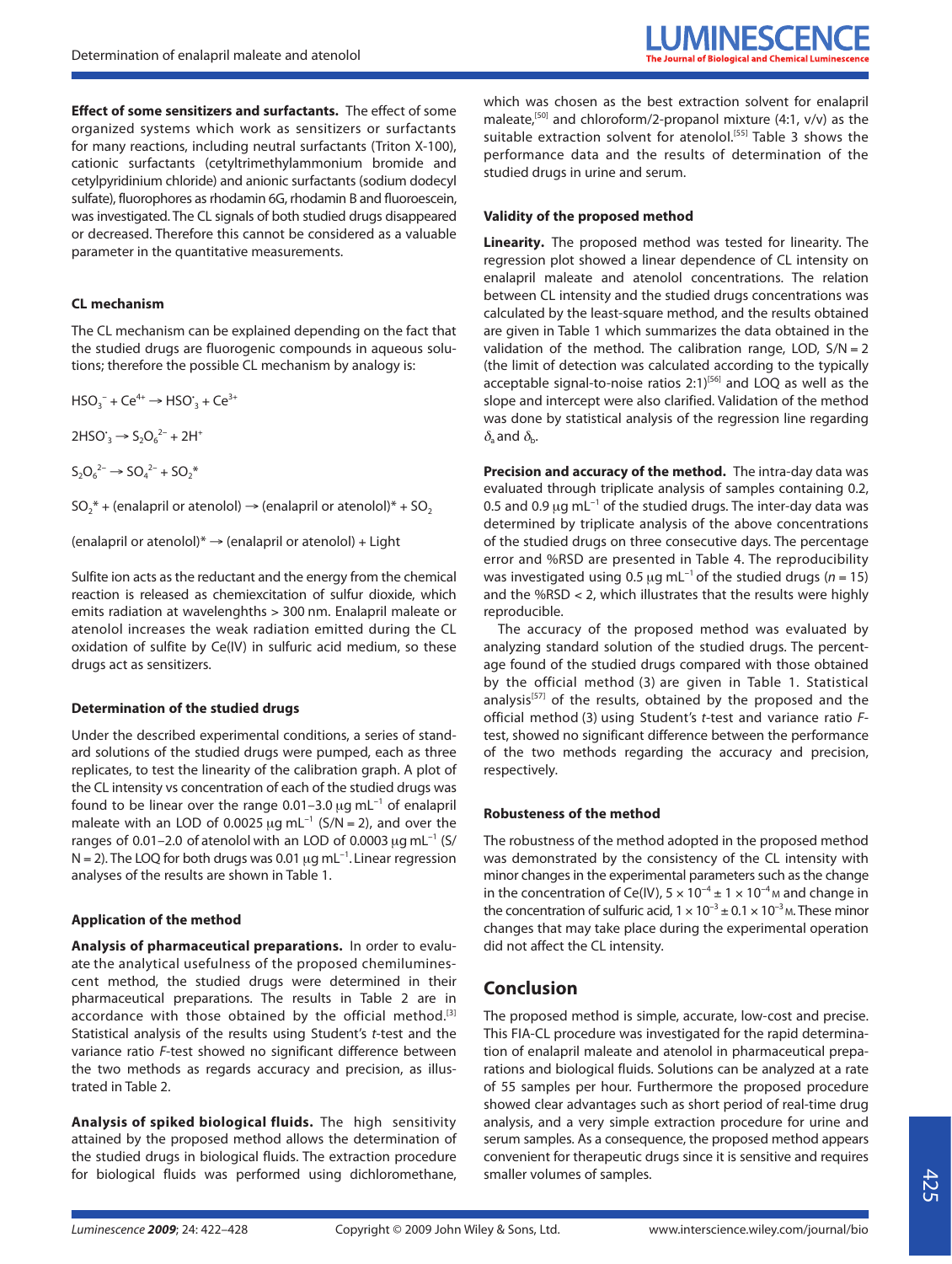| Table 2. Analysis of studied drugs in their dosage forms by the proposed and official methods (3)                       |                                         |                                                                                                              |                                  |  |  |
|-------------------------------------------------------------------------------------------------------------------------|-----------------------------------------|--------------------------------------------------------------------------------------------------------------|----------------------------------|--|--|
| Preparation                                                                                                             | Concentration taken                     | Found (%)                                                                                                    |                                  |  |  |
|                                                                                                                         | $(\mu g \, mL^{-1})$                    | Proposed method <sup>f</sup>                                                                                 | Official method (3) <sup>j</sup> |  |  |
| Renitec tablets <sup>a</sup> (5 mg enalpril maleate/tablet)<br>$Mean \pm SD$<br>Student's t-value<br>Variance F-ratio   | 0.05<br>0.1<br>0.5<br>1.5<br>2.0        | 99.0<br>99.9<br>100.0<br>99.0<br>98.5<br>$99.4 \pm 0.63$<br>$0.23$ $(2.447)^9$<br>$1.59(19.20)$ <sup>h</sup> | $99.5 \pm 0.5$                   |  |  |
| Renitec tablets <sup>a</sup> (10 mg enalpril maleate/tablet)<br>$Mean \pm SD$<br>Student's t-value                      | 0.05<br>0.1<br>1.5<br>2.0<br>2.5        | 99.0<br>100.1<br>99.9<br>99.0<br>99.2<br>$99.4 \pm 0.52$<br>$0.45(2.447)^9$                                  | $99.2 \pm 0.76$                  |  |  |
| Variance F-ratio                                                                                                        |                                         | 2.14(6.94)h                                                                                                  |                                  |  |  |
| Renitec tablets <sup>a</sup> (20 mg enalpril maleate/tablet)<br>$Mean \pm SD$<br>Student's t-value<br>Variance F-ratio  | 0.05<br>0.1<br>1.5<br>2.0<br>2.5        | 99.9<br>99.0<br>100.1<br>100.5<br>99.0<br>$99.7 \pm 0.67$<br>$1.48(2.447)^{9}$<br>$1.25(19.20)^h$            | $99.0 \pm 0.6$                   |  |  |
| Angiotec tablets <sup>b</sup> (5 mg enalpril maleate/tablet)<br>$Mean \pm SD$<br>Student's t-value<br>Variance F-ratio  | 0.05<br>0.1<br>1.5<br>2.0<br>2.5        | 100<br>99.9<br>100.4<br>99.0<br>99.0<br>$99.7 \pm 0.63$<br>$0.38(2.447)^9$<br>$1.88(19.20)^h$                | $99.5 \pm 0.46$                  |  |  |
| Angiotec tablets <sup>b</sup> (10 mg enalpril maleate/tablet)<br>$Mean \pm SD$<br>Student's t-value<br>Variance F-ratio | 0.05<br>0.1<br>1.0<br>2.0<br>2.5        | 100.1<br>99.0<br>100.2<br>99.0<br>100.9<br>$99.8 \pm 0.83$<br>$1.03(2.447)^9$<br>$1.19(19.20)$ <sup>h</sup>  | $99.2 \pm 0.76$                  |  |  |
| Lapril tablets <sup>c</sup> (20 mg enalpril maleate/tablet)                                                             | 0.05<br>0.1<br>1.0<br>1.5<br>2.5        | 100<br>100.1<br>99.9<br>98.9<br>99.5                                                                         |                                  |  |  |
| $Mean \pm SD$<br>Student's t-value<br>Variance F-ratio                                                                  |                                         | $99.7 \pm 0.49$<br>$0.36(2.447)^9$<br>$1.04(19.20)^h$                                                        | $99.6 \pm 0.48$                  |  |  |
| Normoten tablets <sup>d</sup> (50 mg atenolol/tablet)                                                                   | 0.025<br>0.05<br>0.1<br>0.15<br>$1.0\,$ | 99.9<br>99.8<br>100.0<br>98.9<br>101.5                                                                       |                                  |  |  |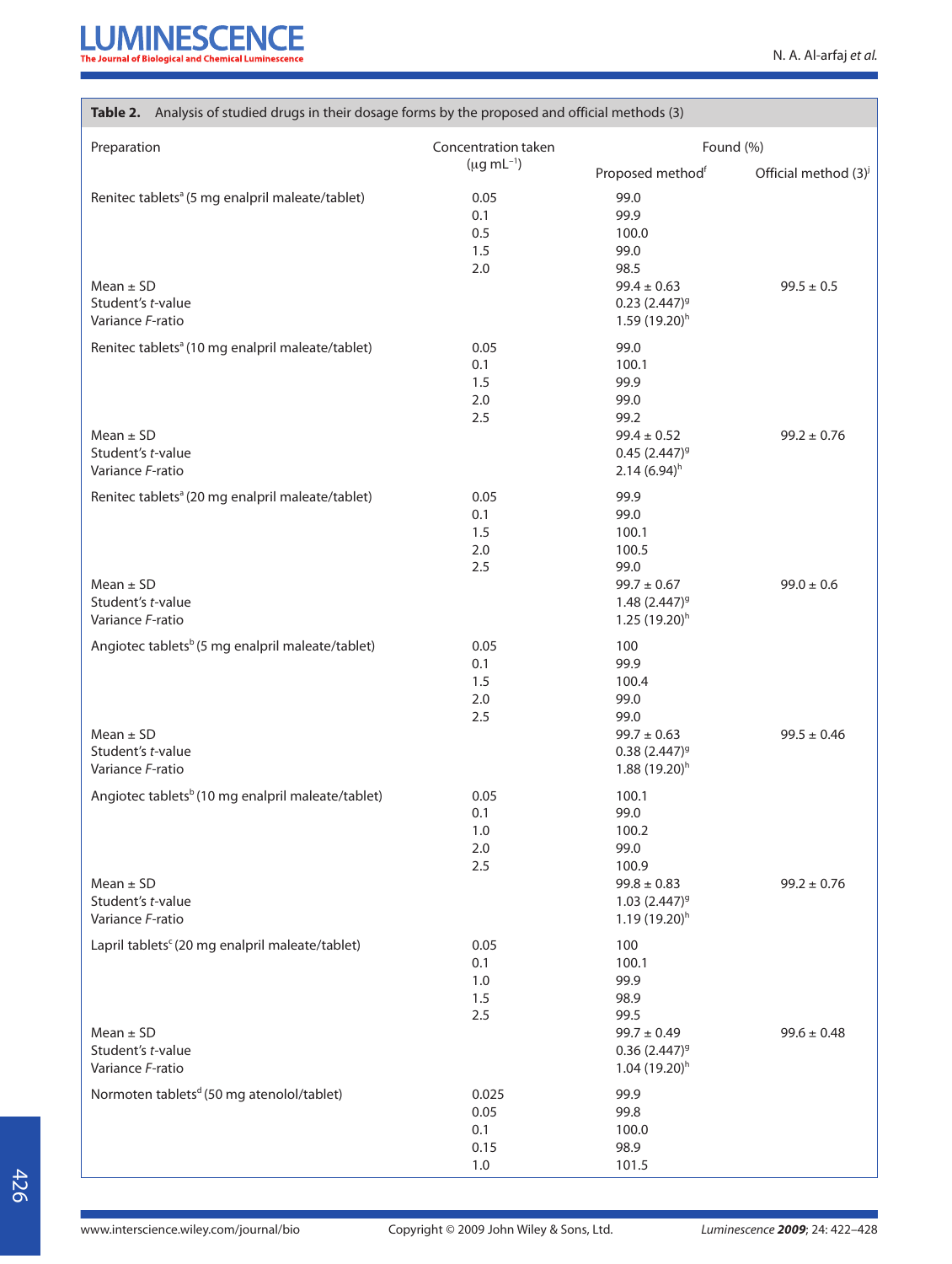

| Preparation                                                                                                                                                                                                                                                                                                                                                                                                                                                                                                                                                                                                                                                            | Concentration taken                 | Found (%)                                                         |                               |  |  |
|------------------------------------------------------------------------------------------------------------------------------------------------------------------------------------------------------------------------------------------------------------------------------------------------------------------------------------------------------------------------------------------------------------------------------------------------------------------------------------------------------------------------------------------------------------------------------------------------------------------------------------------------------------------------|-------------------------------------|-------------------------------------------------------------------|-------------------------------|--|--|
|                                                                                                                                                                                                                                                                                                                                                                                                                                                                                                                                                                                                                                                                        | $(\mu g \, mL^{-1})$                | Proposed methodf                                                  | Official method $(3)^{j}$     |  |  |
| Mean $\pm$ SD<br>Student's t-value<br>Variance F-ratio                                                                                                                                                                                                                                                                                                                                                                                                                                                                                                                                                                                                                 |                                     | $100.0 \pm 0.94$<br>$1.73(2.45)^{9}$<br>1.45 (19.20) <sup>h</sup> | $101.0 \pm 0.78$ <sup>i</sup> |  |  |
| Normoten tablets <sup>d</sup> (100 mg atenolol/tablet)                                                                                                                                                                                                                                                                                                                                                                                                                                                                                                                                                                                                                 | 0.025<br>0.05<br>0.1<br>0.5<br>1.0  | 100.0<br>100.8<br>100.0<br>99.9<br>99.8                           |                               |  |  |
| $Mean \pm SD$<br>Student's t-value<br>Variance F-ratio                                                                                                                                                                                                                                                                                                                                                                                                                                                                                                                                                                                                                 |                                     | $100.1 \pm 0.40$<br>$0.47(2.45)^9$<br>3.15 $(6.94)^h$             | $99.9 \pm 0.71$ <sup>i</sup>  |  |  |
| Tenormin tablets <sup>e</sup> (50 mg atenolol/tablet)                                                                                                                                                                                                                                                                                                                                                                                                                                                                                                                                                                                                                  | 0.025<br>0.1<br>0.15<br>0.5<br>1.0  | 100.1<br>100.0<br>99.9<br>100.0<br>98.5                           |                               |  |  |
| $Mean \pm SD$<br>Student's t-value<br>Variance F-ratio                                                                                                                                                                                                                                                                                                                                                                                                                                                                                                                                                                                                                 |                                     | $99.7 \pm 0.67$<br>$0.13(2.45)^{9}$<br>2.79(6.94)                 | $100.4 \pm 1.12^{\circ}$      |  |  |
| Tenormin tablets <sup>e</sup> (100 mg atenolol/tablet)                                                                                                                                                                                                                                                                                                                                                                                                                                                                                                                                                                                                                 | 0.025<br>0.05<br>0.1<br>0.15<br>1.0 | 100.0<br>100.8<br>100.0<br>101.6<br>99.3                          |                               |  |  |
| Mean $\pm$ SD<br>Student's t-value<br>Variance F-ratio                                                                                                                                                                                                                                                                                                                                                                                                                                                                                                                                                                                                                 |                                     | $100.3\pm0.88$<br>$0.71(2.45)^9$<br>3.51 $(19.2)^h$               | $99.9 \pm 0.47$ <sup>i</sup>  |  |  |
| <sup>a</sup> Products of Merck Sharp and Dohme B.V. Haarlem, Netherlands.<br><sup>b</sup> Products of The Jordanian Pharm. Mtg Co. Ltd.<br><sup>c</sup> Products of Midpharma, Jordan.<br><sup>d</sup> Products of Jazeera Pharmaceutical Industries, Saudi Arabia.<br><sup>e</sup> Products of Astrazeneca UK Limited.<br><sup>f</sup> Each result is the avarage of three separate determinations.<br><sup>9</sup> Tabulated <i>t</i> -value at confidence levels 95% (57).<br><sup>h</sup> Tabulated F-value at confidence levels 95% (57).<br>As reported for tablets of atenolol in the British Pharmacopoeia.<br>As reported for pure form for enalpril maleate. |                                     |                                                                   |                               |  |  |

**Table 3.** Performance data for the chemiluminometric determination of the studied drugs in serum and urine

|                                                                |                             | Serum                  |                                        | Urine                       |                        |                                        |  |  |
|----------------------------------------------------------------|-----------------------------|------------------------|----------------------------------------|-----------------------------|------------------------|----------------------------------------|--|--|
| Compound                                                       | Linear calibration<br>range | Regression<br>equation | Correlation<br>cofficient <sup>b</sup> | Linear calibration<br>range | Regression<br>equation | Correlation<br>cofficient <sup>b</sup> |  |  |
|                                                                | $(\mu q \, \text{mL}^{-1})$ | $l^a = a + bC$         |                                        | $(\mu q \, mL^{-1})$        | $l^a = a + bC$         |                                        |  |  |
| Enalapril maleate                                              | $0.1 - 2.0$                 | $l = 1.14 + 11.37 C$   | 0.99985                                | $0.1 - 2.0$                 | $l = 1.33 + 12.41 C$   | 0.99989                                |  |  |
| Atenolol                                                       | $0.1 - 1.0$                 | $l = 0.09 + 10.51 C$   | 0.99987                                | $0.1 - 1.0$                 | $l = 0.17 + 11.32 C$   | 0.99984                                |  |  |
| <sup>a</sup> Intensity (mV)<br><sup>b</sup> Seven data points. |                             |                        |                                        |                             |                        |                                        |  |  |